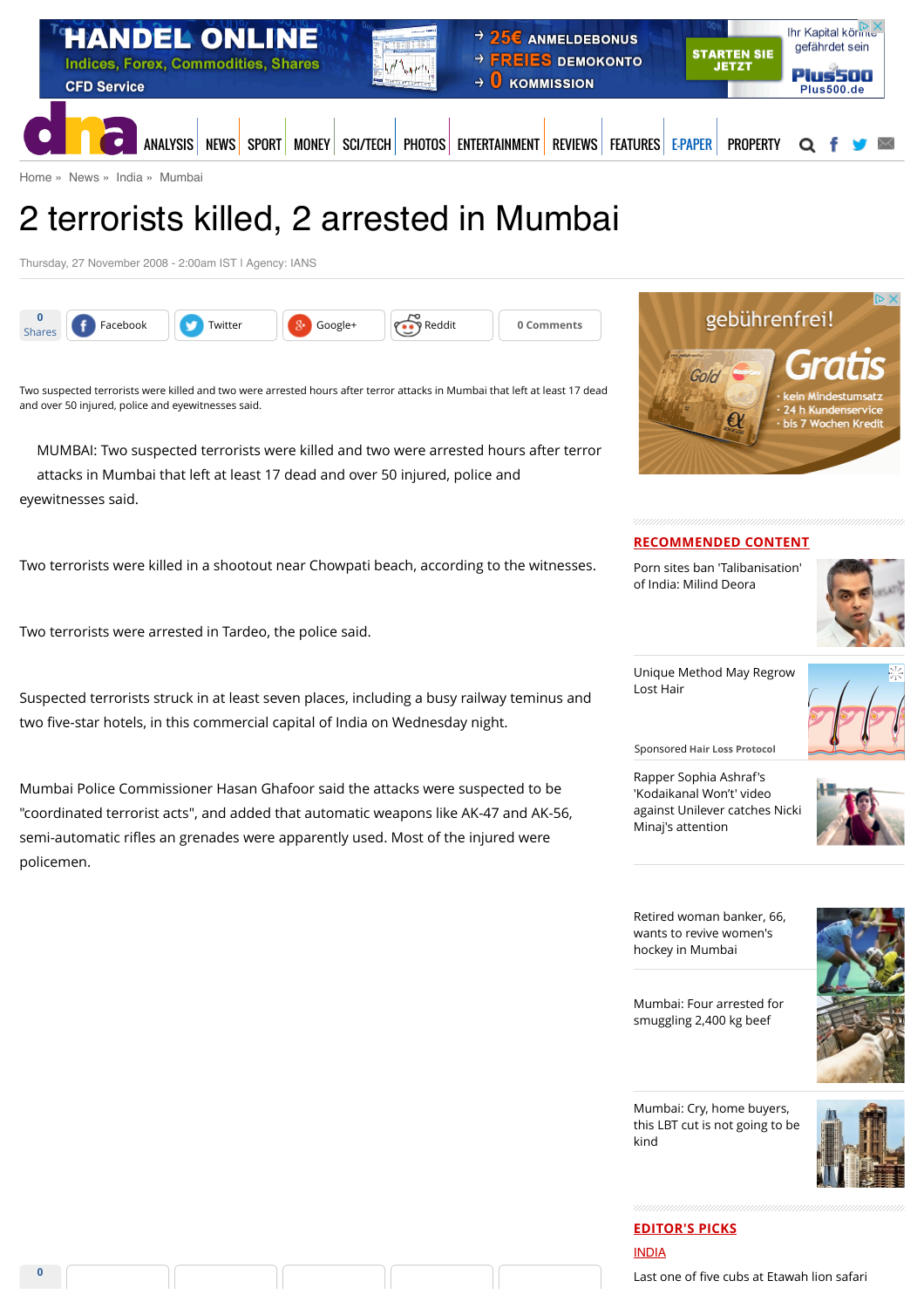

**FROM AROUND THE WEB**

**[Welcome to Europe's Jihadi](http://www.ozy.com/fast-forward/welcome-to-europes-jihadi-corridor/60342?utm_source=Outbrain&utm_medium=CPC&utm_campaign=INTL%20-%20All%20Clicks%20ALL%20Devices)**

**Corridor** OZ)

**collapse** IrishCentral

[Jump to comments](http://www.dnaindia.com/mumbai/report-2-terrorists-killed-2-arrested-in-mumbai-1209691#comments)





 $194$  Shares  $\bigcirc$  [3 days ago](http://www.dnaindia.com/mumbai/report-2-terrorists-killed-2-arrested-in-mumbai-1209691#)

# **[SCI/TECH](http://www.dnaindia.com/scitech)**

[What the world of gaming](http://www.dnaindia.com/scitech/report-immersion-is-the-name-of-the-game-2109432) holds in store for 2025

 $119$  Shares  $\bigodot$  [4 days ago](http://www.dnaindia.com/mumbai/report-2-terrorists-killed-2-arrested-in-mumbai-1209691#)

# [SCI/TECH](http://www.dnaindia.com/scitech)

Yureka Plus and Yuphoria fl[ash sales today on Amazon](http://www.dnaindia.com/scitech/report-yureka-plus-and-yuphoria-flash-sales-today-on-amazon-india-2109499) India



#### **[ANALYSIS](http://www.dnaindia.com/analysis)**

[The grim reality: Politics](http://www.dnaindia.com/analysis/editorial-the-grim-reality-politics-behind-yakub-memon-s-hanging-2109659) behind Yakub Memon's hanging

[22 Shares](http://www.dnaindia.com/mumbai/report-2-terrorists-killed-2-arrested-in-mumbai-1209691#) [4 days ago](http://www.dnaindia.com/mumbai/report-2-terrorists-killed-2-arrested-in-mumbai-1209691#)

#### **[ANALYSIS](http://www.dnaindia.com/analysis)**

[Why India needs to be worried](http://www.dnaindia.com/analysis/editorial-dnaedit-population-bomb-2109662) about its ticking population bomb









**A New York Times disaster -**

**[10 Essential Stops For Europe](http://travel-gist.com/10-essential-stops-for-europe-first-timers/) First-Timers**



**[History's Most Sadistic Serial](http://www.ozy.com/flashback/historys-most-sadistic-serial-killer/40585?utm_source=Outbrain&utm_medium=CPC&utm_campaign=INTL%20-%20All%20Clicks%20ALL%20Devices) Killer** OZY



**[Do a masters in Irish studies in a](http://www.irishcentral.com/news/education/Do-a-masters-in-Irish-studies-in-a-momentous-year.html?utm_source=outbrain&utm_medium=content&utm_campaign=paid) momentous year**



**[The President Who Once Lived in](http://www.ozy.com/flashback/the-president-who-once-lived-in-a-tool-shed/41422?utm_source=Outbrain&utm_medium=CPC&utm_campaign=INTL%20-%20All%20Clicks%20ALL%20Devices)**

**[Former J-1 Students reach out to](http://www.irishcentral.com/news/Former-J-1-Students-reach-out-to-support-victims-of-Berkeley-tragedy.html?utm_source=outbrain&utm_medium=content&utm_campaign=paid) support victims of Berkeley tragedy** IrishCentral



Best Travel Site

**ALSO READ**



**[10 Wedding Dresses That Would](http://thingsrated.com/2015/06/25/10-wedding-dresses-that-would-make-any-groom-run-for-his-life/?utm_source=outbrain&utm_medium=cpc&utm_campaign=outbrain_top10_DE&utm_term=4777563) Make Any Groom Run For His Life** Things Rated



**'You're Disgusting': A Trump [Revelation Hiding in Plain Sight](http://www.nytimes.com/times-insider/2015/07/29/youre-disgusting-a-trump-revelation-hiding-in-plain-sight/?WT.mc_id=2015-AUGUST-OTB-INTL_AUD_DEV-0801-0831&WT.mc_ev=click&ad-keywords=IntlAudDev)** The New York Times

ecommended by Outbrain

**[Most Viewed](http://www.dnaindia.com/mumbai/report-2-terrorists-killed-2-arrested-in-mumbai-1209691#mostviewed) [Most Shared](http://www.dnaindia.com/mumbai/report-2-terrorists-killed-2-arrested-in-mumbai-1209691#mostshared)** 

[Maharashtra: Three-storey building collapses in](http://www.dnaindia.com/mumbai/report-maharashtra-three-storey-building-collapses-in-thane-11-dead-several-feared-trapped-2110890) Thane; 11 dead, several feared trapped [7 Shares](http://www.dnaindia.com/mumbai/report-2-terrorists-killed-2-arrested-in-mumbai-1209691#) [11 hours ago](http://www.dnaindia.com/mumbai/report-2-terrorists-killed-2-arrested-in-mumbai-1209691#)

[Maharashtra government to build expressway](http://www.dnaindia.com/mumbai/report-maharashtra-government-to-build-expressway-between-mumbai-and-nashik-2109935) between Mumbai and Nashik

 $\leftrightarrow$  [80 Shares](http://www.dnaindia.com/mumbai/report-2-terrorists-killed-2-arrested-in-mumbai-1209691#)  $\bigcirc$  [3 days ago](http://www.dnaindia.com/mumbai/report-2-terrorists-killed-2-arrested-in-mumbai-1209691#)

[10 cities from Maharashtra to be developed as](http://www.dnaindia.com/mumbai/report-10-cities-from-maharashtra-to-be-developed-as-smart-cities-2109979) smart cities

[7 Shares](http://www.dnaindia.com/mumbai/report-2-terrorists-killed-2-arrested-in-mumbai-1209691#) [3 days ago](http://www.dnaindia.com/mumbai/report-2-terrorists-killed-2-arrested-in-mumbai-1209691#)

[Vistara rolls out mobile phone boarding pass](http://www.dnaindia.com/mumbai/report-vistara-rolls-out-mobile-phone-boarding-pass-facility-other-airlines-to-follow-soon-2109930) facility, other airlines to follow soon  $235$  Shares  $\bigodot$  [3 days ago](http://www.dnaindia.com/mumbai/report-2-terrorists-killed-2-arrested-in-mumbai-1209691#)

[First ever successful heart transplant](http://www.dnaindia.com/mumbai/report-first-ever-successful-heart-transplant-conducted-in-mumbai-thanks-to-efforts-of-police-2110832) conducted in Mumbai thanks to efforts of police

 $1,161$  Shares  $\bigcirc$  [22 hours ago](http://www.dnaindia.com/mumbai/report-2-terrorists-killed-2-arrested-in-mumbai-1209691#)

# **TOP STORIES FROM CITIES**

[Ganesh mandal's helpline in Pune a hit; helps](http://www.dnaindia.com/pune/report-ganesh-mandal-s-helpline-in-pune-a-hit-helps-residents-with-everyday-services-2111012)



**[Drunken driving: Cops oppose](http://www.dnaindia.com/mumbai/report-drunken-driving-cops-oppose-bail-plea-of-janhavi-gadkar-accused-of-mowing-down-2-2110873) bail plea of Janhavi Gadkar, accused of mowing down 2**



**[Maharashtra requests Sachin](http://www.dnaindia.com/mumbai/report-maharashtra-requests-sachin-tendulkar-and-amitabh-bachchan-to-help-save-tigers-2110838) Tendulkar and Amitabh Bachchan to help save tigers**



**First ever successful heart transplant conducted in [Mumbai thanks to efforts of](http://www.dnaindia.com/mumbai/report-first-ever-successful-heart-transplant-conducted-in-mumbai-thanks-to-efforts-of-police-2110832) police**

**[blaming the victims for balcony](http://www.irishcentral.com/opinion/cahirodoherty/A-New-York-Times-disaster---blaming-the-victims-for-balcony-collapse.html?utm_source=outbrain&utm_medium=content&utm_campaign=paid)** IrishCentral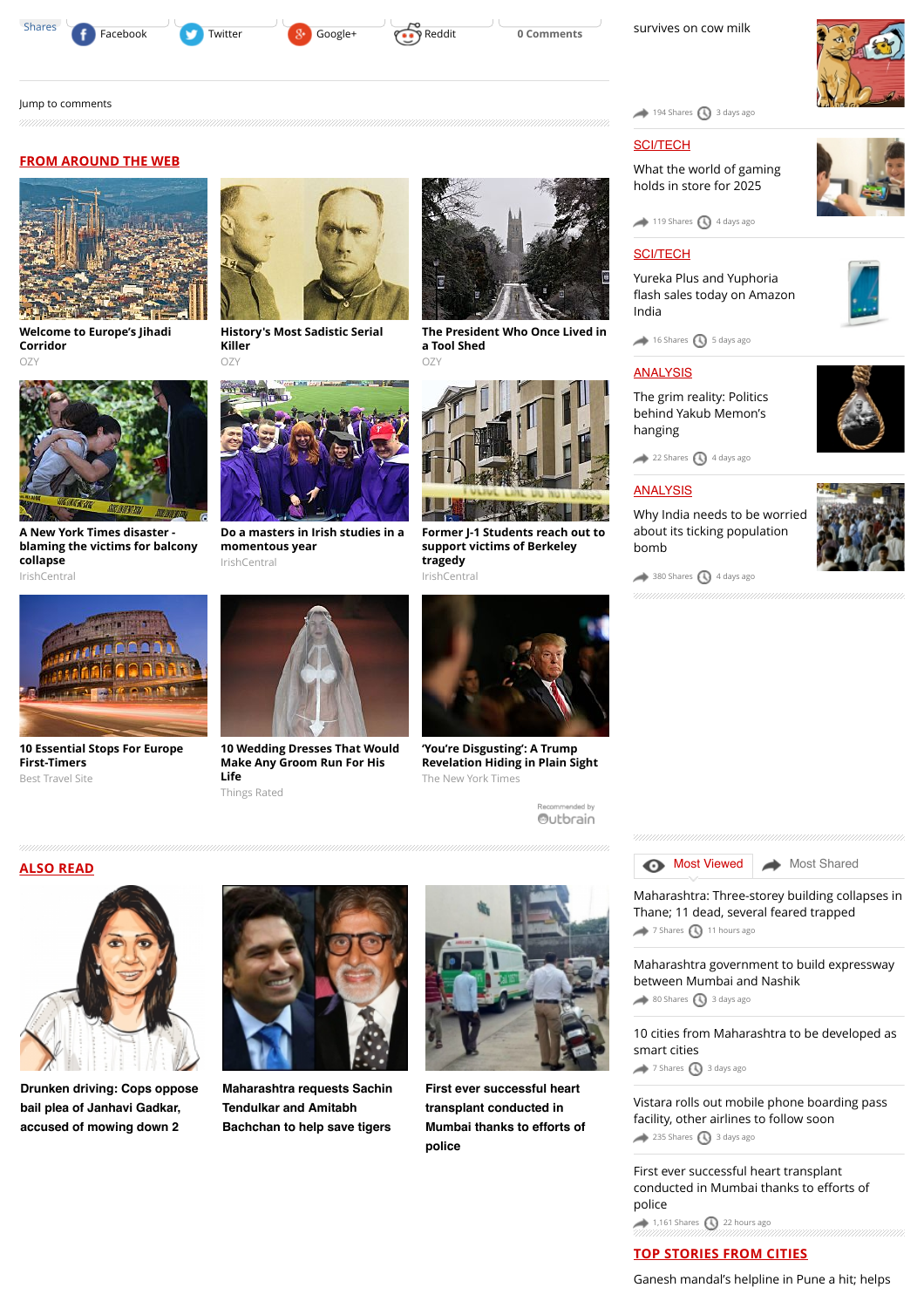

**[Two drown in Thane's Upvan](http://www.dnaindia.com/mumbai/report-two-drown-in-thane-s-upvan-lake-2110740) lake**



**[Suspend obstructing members](http://www.dnaindia.com/mumbai/report-suspend-obstructing-members-till-end-of-parliament-session-says-ramdas-athawale-2110708) till end of Parliament session, says Ramdas Athawale**

# **[MORE STORIES](http://www.dnaindia.com/mumbai)**





**[Watch: Orangutan kisses](http://www.dnaindia.com/world/video-watch-orangutan-kisses-pregnant-woman-s-belly-2109068) pregnant woman's belly**





**Mumbai University Vice [Chancellor Sanjay Deshmukh](http://www.dnaindia.com/mumbai/report-mumbai-university-vice-chancellor-sanjay-deshmukh-moots-proposal-for-appointment-of-four-pro-vcs-2110578) moots proposal for appointment of four pro-VCs**

**[11 lion cubs born in Gir Forest](http://www.dnaindia.com/india/video-11-lion-cubs-born-in-gir-forest-2105493) Canadian groom surprises his [Indian bride by singing 'Tum Hi](http://www.dnaindia.com/world/video-canadian-groom-surprises-his-indian-bride-by-singing-tum-hi-ho-2104831) Ho'**

[residents with everyday services](http://www.dnaindia.com/pune/report-ganesh-mandal-s-helpline-in-pune-a-hit-helps-residents-with-everyday-services-2111012)

[Maharashtra govt raises medical o](http://www.dnaindia.com/mumbai/report-maharashtra-govt-raises-medical-officers-retirement-age-from-58-to-60-2110999)fficers' retirement age from 58 to 60

[Now citizens can complain about upkeep of](http://www.dnaindia.com/delhi/report-now-citizens-can-complain-about-upkeep-of-dda-parks-online-2110992) DDA parks online

[25 lakh children with special needs enrolled in](http://www.dnaindia.com/delhi/report-25-lakh-children-with-special-needs-enrolled-in-schools-govt-2110985) schools: Govt

[Maharashtra: Three-storey building collapses in](http://www.dnaindia.com/mumbai/report-maharashtra-three-storey-building-collapses-in-thane-11-dead-several-feared-trapped-2110890) Thane; 11 dead, several feared trapped

# **ACROSS DNA NEWS**

[Gurdaspur attack: India approaches US for help](http://www.dnaindia.com/india/report-gurdaspur-attack-india-approaches-us-for-help-to-identify-seized-night-vision-goggles-2111093) to identify seized night vision goggles

[Since 2010, India has exported Rs 2600 crore](http://www.dnaindia.com/india/report-since-2010-india-has-exported-rs-2600-crore-defence-items-manohar-parrikar-2111094) defence items: Manohar Parrikar

[Yakub Memon hanging: VHP says those who](http://www.dnaindia.com/india/report-yakub-memon-hanging-vhp-says-those-who-attended-funeral-sympathisers-of-terrorist-2111077) attended funeral 'sympathisers' of terrorist

[Monitor says al Qaeda in Syria abducts 5 US](http://www.dnaindia.com/world/report-monitor-says-al-qaeda-in-syria-abducts-5-us-backed-rebels-2111083)backed rebels

[Use of polythene bags unchecked despite ban](http://www.dnaindia.com/india/report-use-of-polythene-bags-unchecked-despite-ban-2111081)

#### **SPORTS NEWS**

[BCCI needs to be accountable and transparent:](http://www.dnaindia.com/sport/report-bcci-needs-to-be-accountable-and-transparent-sports-minister-sarbananda-sonowal-2111038) Sports Minister Sarbananda Sonowal

[Rafael Benitez insists Gareth Bale, Karim](http://www.dnaindia.com/sport/report-rafael-benitez-insists-gareth-bale-karim-benzema-will-stay-at-real-madrid-2110989) Benzema will stay at Real Madrid

[Ashes 2015: Peter Nevill dismisses talk of](http://www.dnaindia.com/sport/report-ashes-2015-peter-nevill-dismisses-talk-of-aussie-dressing-room-disharmony-2110984) Aussie dressing-room disharmony

[Rio Ferdinand advises Everton's John Stones to](http://www.dnaindia.com/sport/report-rio-ferdinand-advises-everton-s-john-stones-to-choose-manchester-united-over-chelsea-2110968) choose Manchester United over Chelsea

#### **TRENDING TOPICS**

[Gurdaspur attack](http://www.dnaindia.com/topic/gurdaspur-attack) [Sreesanth](http://www.dnaindia.com/topic/sreesanth)

[Film and Television Institute of India \(FTII\)](http://www.dnaindia.com/topic/film-and-television-institute-of-india-ftii)

[Salman Khan](http://www.dnaindia.com/topic/salman-khan) [one plus 2](http://www.dnaindia.com/topic/one-plus-2) [Yakub Memon](http://www.dnaindia.com/topic/yakub-memon)

[Aam Admi Party](http://www.dnaindia.com/topic/aam-admi-party) [APJ Abdul Kalam](http://www.dnaindia.com/topic/apj-abdul-kalam)

[Bajrangi Bhaijaan](http://www.dnaindia.com/topic/bajrangi-bhaijaan) [Bahubali](http://www.dnaindia.com/topic/bahubali)

[Priyanka Chopra](http://www.dnaindia.com/topic/priyanka-chopra) [Bank of India](http://www.dnaindia.com/topic/bank-of-india) [micromax](http://www.dnaindia.com/topic/micromax)

[Masaan](http://www.dnaindia.com/topic/masaan)